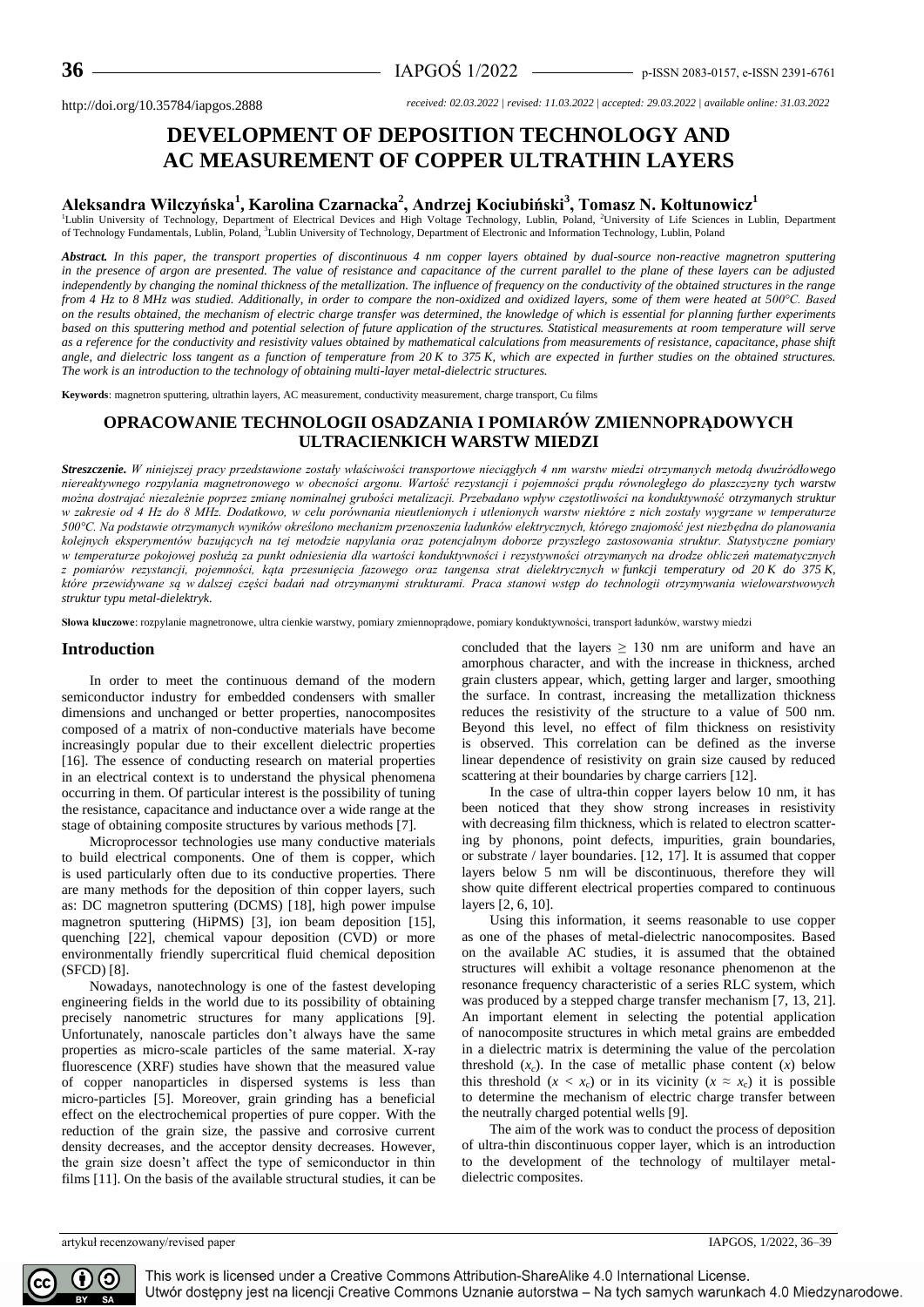#### **1. Materials and technology**

Thin-layer structures will be obtained by sputtering the material in the process of magnetron sputtering. This technique is based on the explosion of single particles of a material source under the influence of energy ionized by a strong electric field of a noble gas, in this case argon. The ions with an energy of 100 V to 1 kV formed in the plasma area bombard the target surface and breaking the bonds between individual atoms. High frequency of direct current or its discharges make it possible to obtain sputtering ions. A fluorescent current excitation is created between the anode of the grounded substrate and the cathode of the sputtered material. Magnetron sputtering is an extremely efficient sputtering method because it allows for the extension of the free electron path [1].

The first stage of work on obtaining an ultra-thin layer of copper metallization was mounting laboratory slides with dimensions of approx. 15 mm  $\times$  10 mm  $\times$  2 mm on a rotating plate. The deposition process was carried out by the technique of non-reactive magnetron sputtering in a sputtering machine Kurt J. Lesker Nano  $36^{TM}$ , which previously had a vacuum of  $1 \times 10^{-7}$  Torr. During spraying, no high temperatures were used that could damage the source material. A 99.999 % purity target purchased from Kurt J. Lesker offer was used to obtain the copper layer. The process was initiated by a DC magnetron in the sputtering parameters: argon flow 75 sccm, plasma power 100 W for about 2 minutes. Thin film structures with dimensions of 10 mm  $\times$  5 mm  $\times$  4 nm were obtained. Contacts were applied to them using silver paste, as schematically shown in Fig. 1. Then some of them were heated at the temperature of about 500°C in order to oxidize the metallization.



*Fig. 1. Scheme and geometrical dimensions of the tested samples*

### **2. Experimental**

After applying the silver contacts, measurements were made using the four-point method using a Hioki IM3536 impedance meter. Before starting the measurements, the meter was calibrated using a dedicated test fixture Hioki 9261. The LCR meter program, available on the manufacturer's website for download, was used for the first measurements. The measurement parameters were resistance, conductance, phase angle and capacitance as a function of frequency in the range from 4 Hz to 8 MHz. Measurements were carried out at room temperature 10 times for each frequency and then subjected to statistical calculations. From the obtained measurements by mathematical calculation, the conductivity was determined using the geometric dimensions of the sample between contacts using the electrical conductivity formula of the material:

$$
\sigma = \frac{G \cdot l}{S} \tag{1}
$$

where:  $\sigma$  – conductivity  $\left[\frac{s}{m}\right]$  $\frac{S}{m}$ , *G* – conductance [*S*], *l* – side length  $[m]$ , S – element cross-sectional area  $[m^2]$ .

In order to visualize the obtained measurement results and parameters from the mathematical calculations, code was written in Matlab.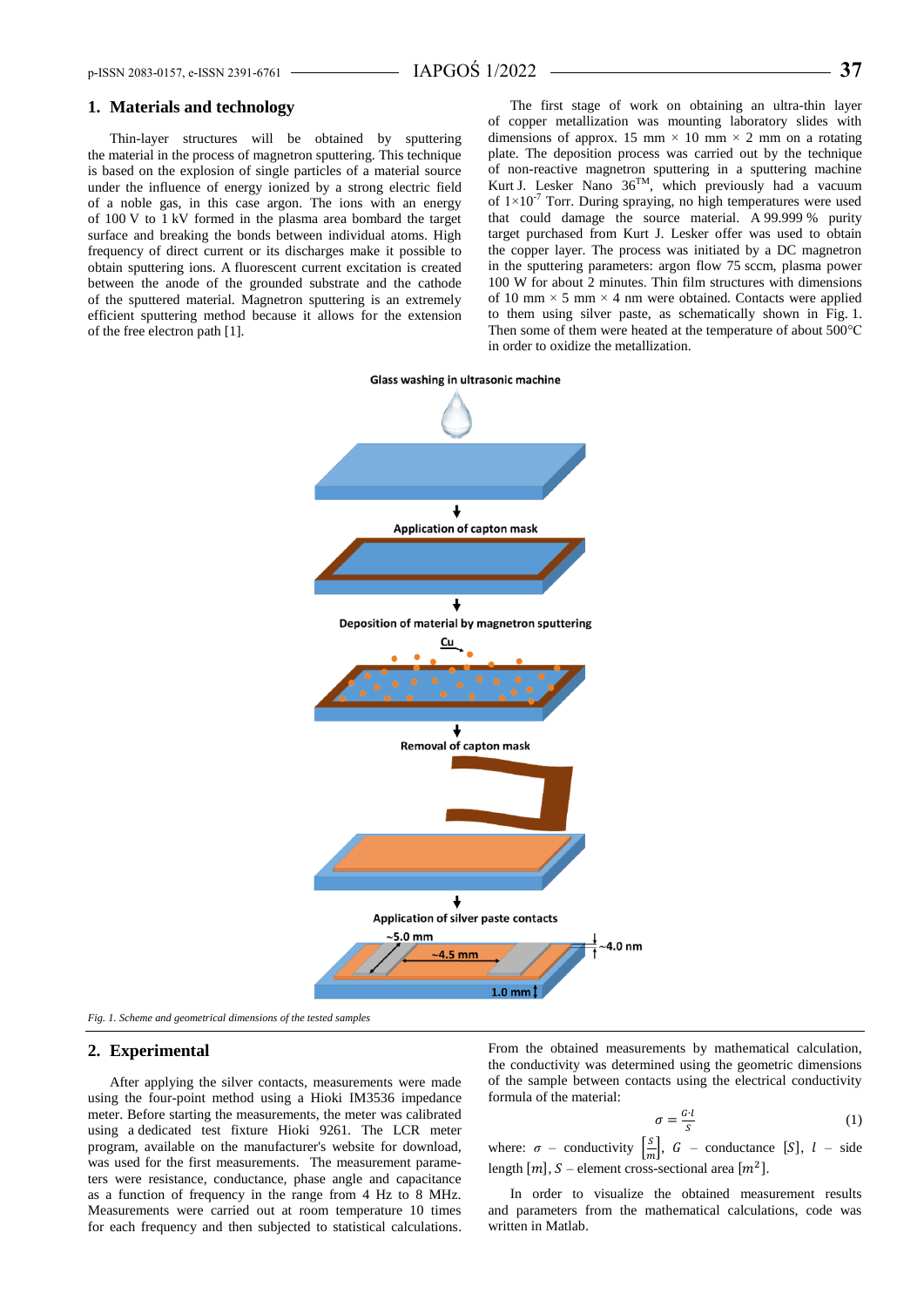#### **3. Results and discussion**

Fig. 2 and 3 show the dependence of conductivity on the measurement frequency of the deposited copper layer before and after annealing. The graphs show that the conductivity value in the low frequency range up to approx. 10 Hz is practically constant and then increases linearly by approx. 5 orders of magnitude. Based on the AC model of electric charge transfer presented in the works [25, 26, 27], it can be concluded that the layers aren't continuous, and the dominant mechanism is electron hopping or electron tunneling between copper grains. In the case of a continuous copper layer, the conductivity should show a practically constant value with a frequency, as in the case of a thin-film resistor [20].



*Fig. 2. Dependence of conductivity*  $\sigma$  *on the measuring frequency f of the copper layer immediately after deposition*



*Fig. 3. Dependence of conductivity*  $\sigma$  *on the measuring frequency f of the copper layer heated at the temperature Ta=500C*

Based on the proposed model, the frequency coefficient m was determined, which is the derivative of  $\log \sigma$  after  $\log f$  and  $\sigma f''$  [19]. The values of the m(*f*) layer relationship before and after annealing for different frequency ranges are shown in Table 1. As a rule, the value of m(*f*) at the low frequency range should be close to 0, which indicates DC conductivity. For both low-frequency and high-frequency values of  $m(f)$ , it can be seen that they are slightly different from each other. Thus, it can be concluded that the annealing of the structures will not have a significant effect on their electrical properties.

*Table 1. Dependence of the frequency coefficient m on the measurement frequency f of the copper layer immediately after deposition and the copper layer heated at temperature Ta=500°C*

|                                      | Nonannealed copper<br>layer | Annealed Ta=500°C<br>copper layer |
|--------------------------------------|-----------------------------|-----------------------------------|
| $m$ [a.u.]<br>for $4$ Hz $-80$ Hz    | 0.296865856                 | 0.244488744                       |
| $m$ [a.u.]<br>for $1$ kHz $-100$ kHz | 1.051019326                 | 1.047038941                       |

Fig. 4–5 show the frequency dependence of the phase shift angle of the samples before and after annealing, respectively. For an ideal resistor, that is, a continuous metallic layer, the angle

should be constant at  $0^{\circ}$  [20]. In the case of the obtained copper layer, in both cases, the angle is negative and decreases with frequency reaching values close to -90°. This is characteristic of a conventional RC parallel system.



*Fig. 4. Dependence of the phase shift angle*  $\theta$  *on the measurement frequency f of the copper layer immediately after deposition*



*Fig. 5. Dependence of the phase shift angle on the measurement frequency f of the copper layer heated at temperature*  $T_a = 500 \text{ °C}$ 

Literature data describe that the DC resistance of ultra-thin copper films increases significantly when the films are less than 10 nm thick [3, 14, 23], by up to two orders of magnitude compared to micrometric films [24]. It has also been shown that layers with thicknesses below 5 nm are discontinuous and consist of small islands [10, 17]. Therefore, it is justified to occur abrupt exchange of charges or tunneling between the formed islands and the percolative nature of the obtained structures [2, 6, 10].

#### **4. Conclusions**

A technology for deposition of discontinuous thin copper layers using DC magneto-sputtering onto glass substrates was developed. The process was carried out in a vacuum at the level of  $1 \cdot 10^{-7}$  Torr, in an argon atmosphere with a flow of 75 sccm and a plasma power of 100 W for about 2 minutes. In this way, 4 nm of copper was deposited. Then, AC measurements of the obtained structures were carried out before and after annealing at 500°C. On the basis of the obtained results, it can be concluded that the obtained layer shows a percolation character and the dominant mechanism for transferring electric charges is electron hopping or their tunneling between the formed copper islands.

Comparing the obtained results of measurements of non annealed and annealed (oxidized) structures, it can be concluded that the values of the parameters are slightly different from each other, therefore, no influence of the appearance of oxygen particles on nanocomposites exhibiting the previously mentioned charge transfer mechanisms is expected.

Based on these observations, further research will be carried out on the preparation of nanocomposites with the structure of alternately arranged discontinuous metal and dielectric layers by magnetron sputtering. The comparison of results in this paper allows for annealing experiments of the planned structures.